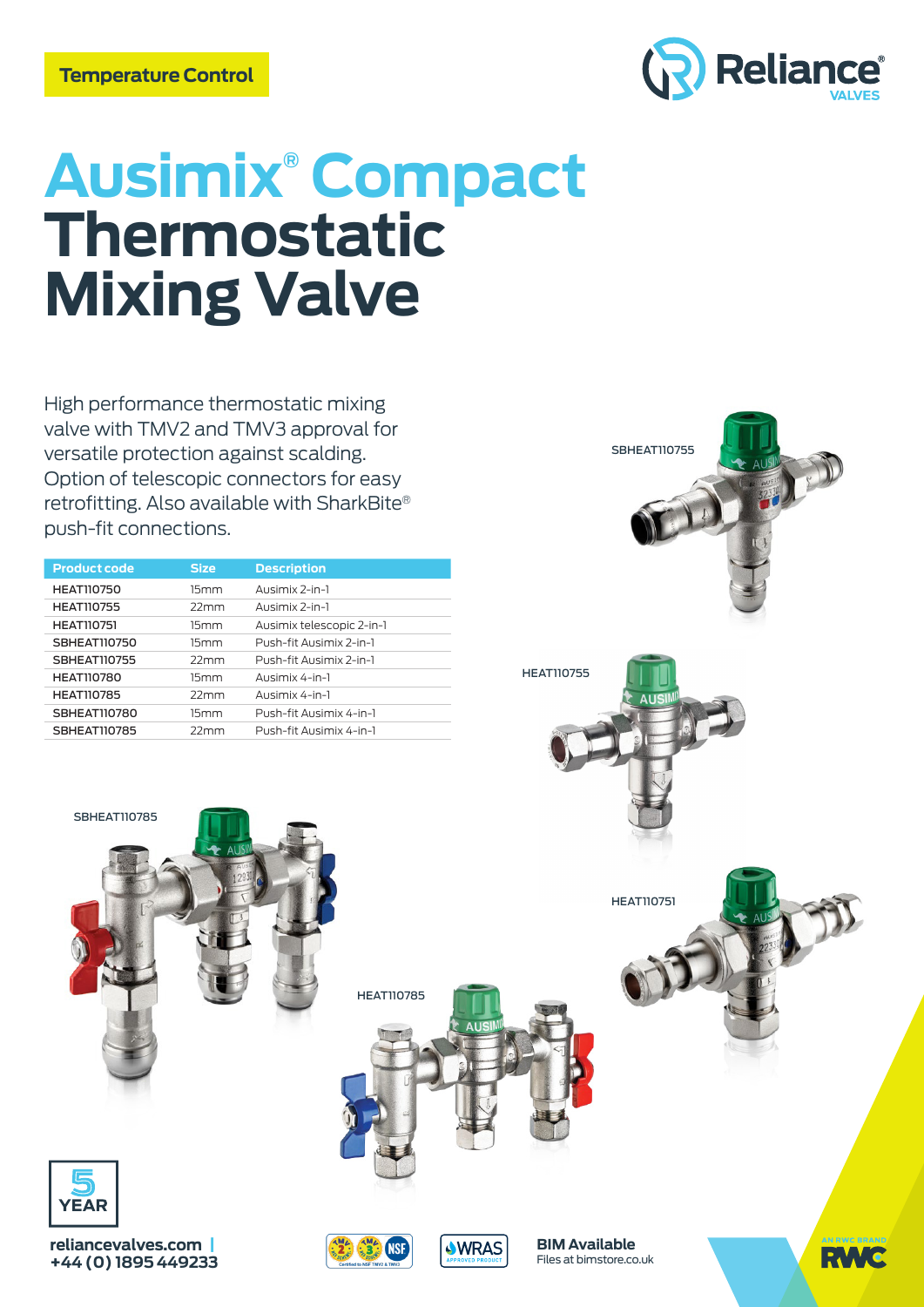

# **Ausimix® Compact Thermostatic Mixing Valve**

#### **Features and benefits**

- Rapid shutdown on either hot or cold supply failure
- Provides stable mixed water temperature
- Unique temperature adjustment tool incorporated into the cap
- HTM04-01-D08 compliant
- Flat faced union connections for ease of maintenance
- Option with SharkBite® push-fit connectors for even quicker heat-free installation

#### **Specifications**

| Factory temperature setting                    | 38°C               |
|------------------------------------------------|--------------------|
| Temperature setting range                      | 38-46°C            |
| Temperature, hot supply                        | 52-65°C (Max 85°C) |
| Temperature, cold supply                       | 5-25°C             |
| Minimum hot to mix differential<br>temperature | $10^{\circ}$ C     |
| Temperature stability                          | $+/- 70C$          |
| Working pressure, static                       | 16.0 har max       |
| Working pressure, dynamic                      | $0.2$ to 5.0 bar   |
| Maximum pressure loss ratio                    | ומו                |
| Flow rate, minimum                             | 41/min             |

- Option with telescopic union connectors, adjustable by 10mm on either inlet for greater flexibility and adjustment: ideal for retro-fit applications
- 2-in-1 Version includes Check Valve's & Strainers
- 4-in-1 Version includes Check Valve's, Strainers, Isolation Valves and ¼" test ports.

| <b>Materials</b> |                          |
|------------------|--------------------------|
| Body & fittings  | DZR Brass, nickel plated |
| Seals            | Viton                    |
| Spring           | Stainless steel          |
| <b>Strainers</b> | Stainless steel          |
| Washers          | Tesnit                   |
|                  |                          |

## **Standards and approvals** Complies with BS EN 1111, BS 7942, NHS MES D08 WRAS Approved TMV2 & TMV3 Approved



### **Flow rates (2-in-1)**



 $15mm$   $-22mm$